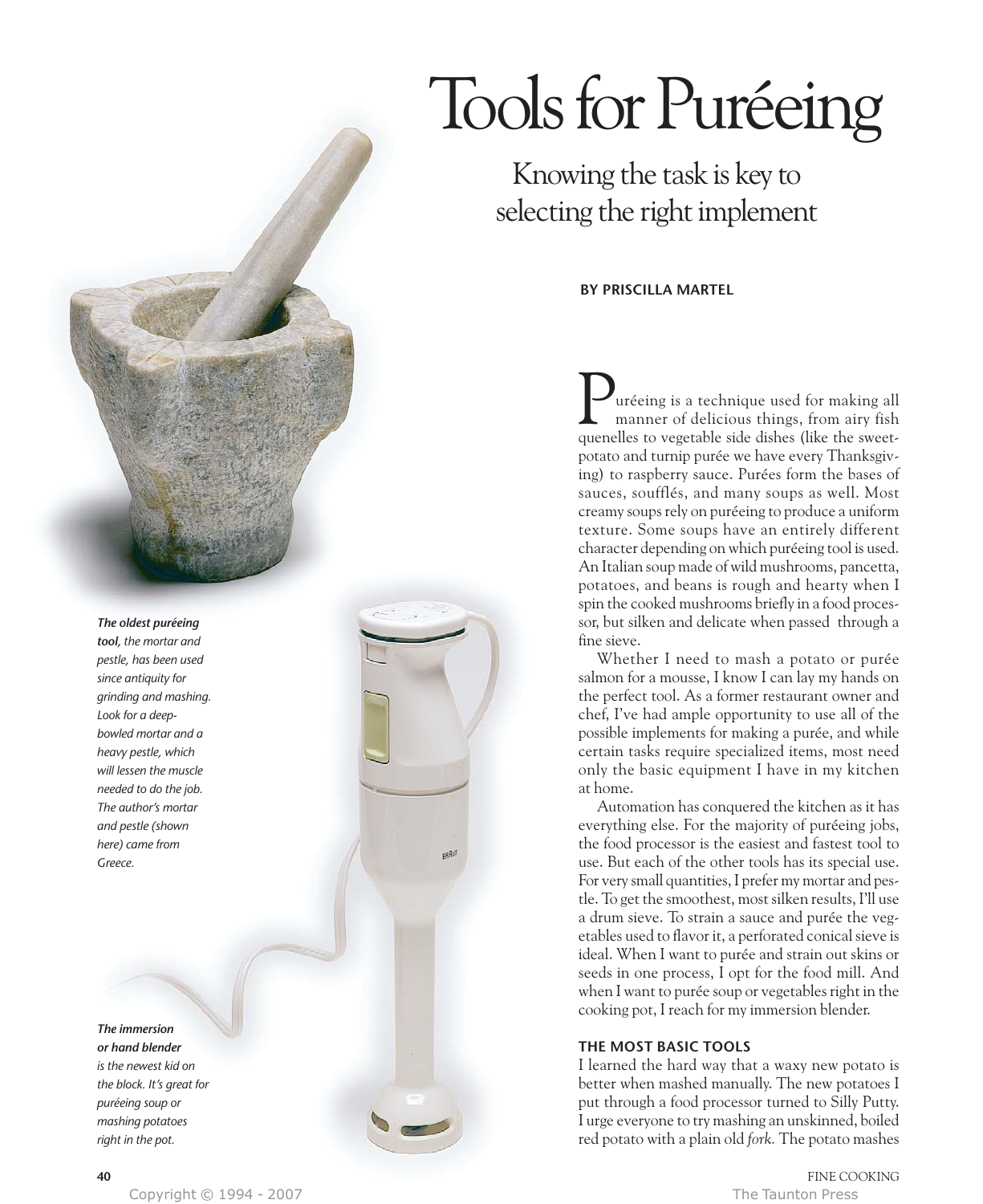

easily, and the flecks of red skin give an interesting texture to the dish. But one or two potatoes at a time is about the limit.

A *wire masher* produces a smooth purée every time, no matter what kind of potato I'm using, albeit with a little effort. And it's the most convenient tool of all for chunky purées of soft, moist ingredients that practically fall apart anyway, like apples or winter squash.

## **MORTAR AND PESTLE**

In my book, everyone should have a mortar and pestle. They're invaluable for mashing small quantities of garlic, anchovies, capers, and herbs—pungent foods I like to keep away from my cutting board. The weight and shape of the mortar and pestle are the keys to its effectiveness. Mine is marble. The mortar is ten inches high with a narrow, six-inch-deep bowl that keeps the ingredients contained. The pestle weighs two pounds—perfect for crushing with minimum effort. I like the control I have when using my mortar and pestle, and it's easy to clean.

### **SIEVES**

A *drum sieve*—also called a *tamis*—is made of a piece of mesh stretched taut over a circular wooden frame. The drum sieve sits conveniently over most containers and bowls. Since the sieve surface is flat and also larger than that of a typical household sieve, a *tamis* is infinitely more efficient—both faster and easier—to use. To force food through its mesh, I use a hard, plastic scraper.

Drum sieves can be difficult to find. My set of four came from a Chinese market and cost about \$2 each. For making fine purées of small quantities of soft-cooked apples, squash, tomatoes, turnips, and other watery foods, this is an easy tool to use. I frequently use mine to remove lumps in custards. In addition, you can purée firmer foods (such as chopped meat for pâtés) in a drum sieve. This takes patience, but the results are velvety smooth.

There are two types of *conical sieves* that I find useful in making purées. One is made from a solid sheet of perforated steel and comes with its own wooden pestle. After braising lamb shanks or a pot roast, I'll strain the cooking liquid through this sieve and then push the soft carrots, celery, and onions through to thicken and flavor my sauce. This sieve is also good for making tomato purée and applesauce. Light-

weight, inexpensive aluminum versions, complete with wooden pestle and wire stand, are sold in hardware stores along with canning supplies.

The other type of conical sieve has a fine, dense wire mesh. I use this sieve most frequently to refine a purée made with a machine, working the food through with a two-ounce kitchen ladle. It's especially good for

removing fibers and seeds from a fruit purée. You can use a *household sieve* in much the same way. As a last resort, you can even make a purée by forcing the food through a conical or regular sieve, but it takes muscle and time, and it's almost impossible to purée firmer cooked foods, such as mushrooms or meat.

### **RICERS AND FOOD MILLS**

Slightly more automated than the drum sieve are ricers and food mills, which force cooked foods through perforated metal. The *ricer* is limited because it accepts only small quantities of food at a time; it's best for cooked tubers and root vegetables. Ricers produce perfectly smooth mashed potatoes with little effort.

The food mill, on the other hand, is one of the most versatile of tools. It will purée anything a food *Drum sieves, or* tamis*, can be hard to find, but they make the finest-textured purées. They're made to sit flat over a bowl. The cook works the food through with a plastic scraper.*

*Two conical sieves the fine mesh of the smaller sieve, foreground, removes all traces of fiber from soft foods. A small kitchen ladle makes a good tamper. The perforated steel sieve, background, requires a wooden pestle for pushing food through its basket.*